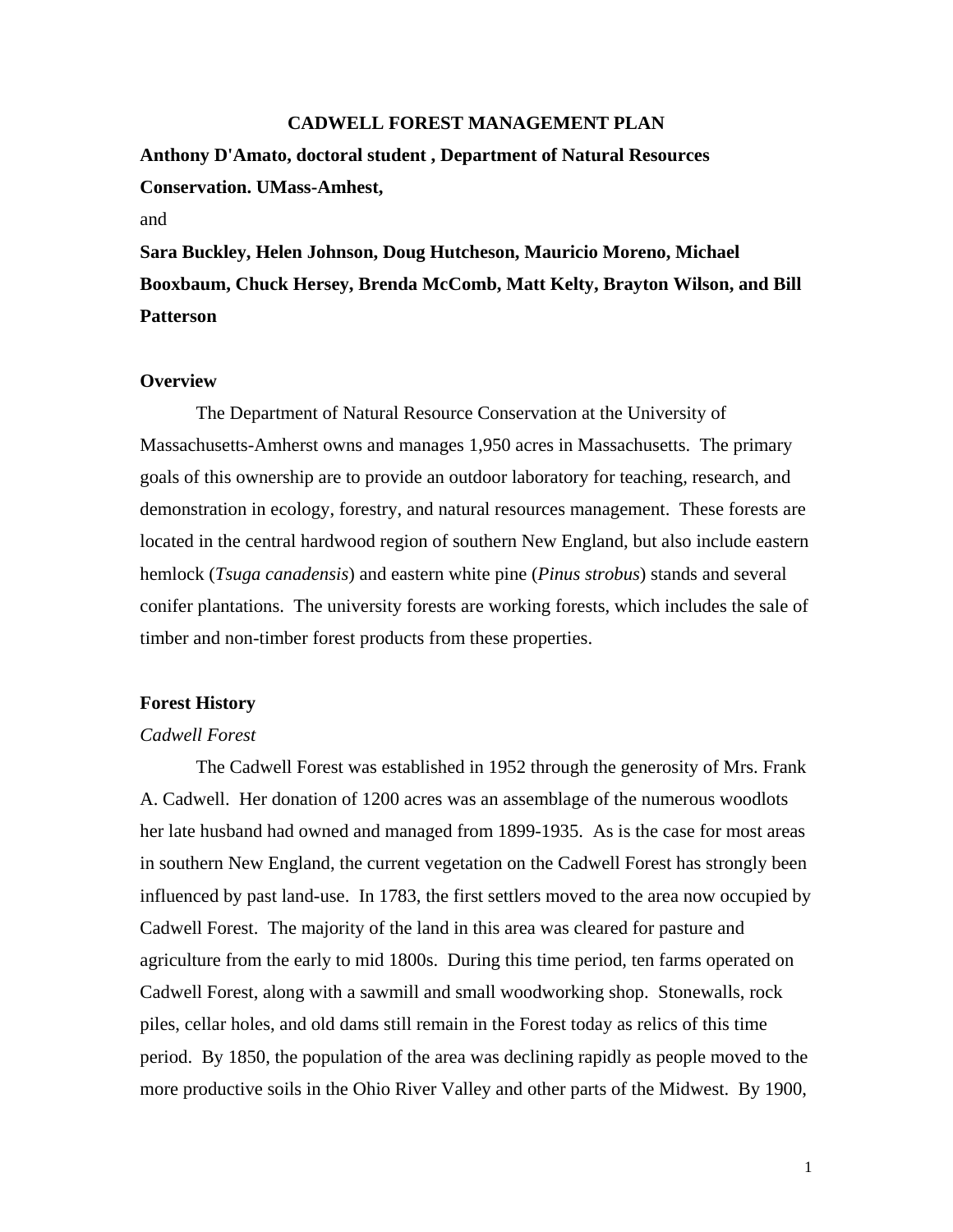the majority of farming on Cadwell Forest had ceased. White pine colonized the abandoned pastures and hardwoods colonized the abandoned crop fields. During the early 1900s many of the white pine stands were cut and hardwoods, primarily oaks, grew in their place. Most of these hardwood stands on the forest were eventually cut in the 1920s and 1930s for timber and cordwood for the Amherst Brick Company. At the time of Mrs. Cadwell's donation, the forest stands on much of the Cadwell Forest were sapling and pole size due to this previous logging.

After acquiring Cadwell Forest in 1952, the University of Massachusetts began to manage the property primarily for teaching, research, and demonstration. Small amounts of open land were planted with conifers (spruces (*Picea* spp. , pines (*Pinus* spp.), and hemlock). In addition, a variety of research activities were conducted on the forest, including white pine direct seeding experiments and studies examining the relationships between gypsy moths, oak forests, and small mammals. Today, the Cadwell Forest continues to be managed for teaching, research, and demonstration.

### **Current Forest Conditions**

#### *Current vegetation*

Cadwell Forest consists primarily of mixed oak and oak-hardwood forests (Table 1). Species in these mixtures include red maple (*Acer rubrum*), red oak (*Quercus rubra*), and scarlet oak (*Quercus coccinea*) (Table 1). In addition, other forest types also occurring in the Cadwell forest include white pine)/Eastern hemlock) and hemlock/hardwood mixtures (Figure 1). The majority of these forests are relatively evenaged but uneven-sized.

| Forest type                           | Percent of Cadwell Forest |
|---------------------------------------|---------------------------|
| Mixed hardwood                        | 49.3                      |
| Mixed oak                             | 23.7                      |
| White Pine/Hardwood                   | 12.8                      |
| White pine                            | 7.7                       |
| Hemlock                               | 3.0                       |
| Hemlock/Hardwood                      | 2.5                       |
| Plantations (Norway spruce, red pine) | 0.8                       |
| White pine/Hemlock                    | 0.2                       |

**Table 1.** Major forest types occurring in the Cadwell Memorial forest.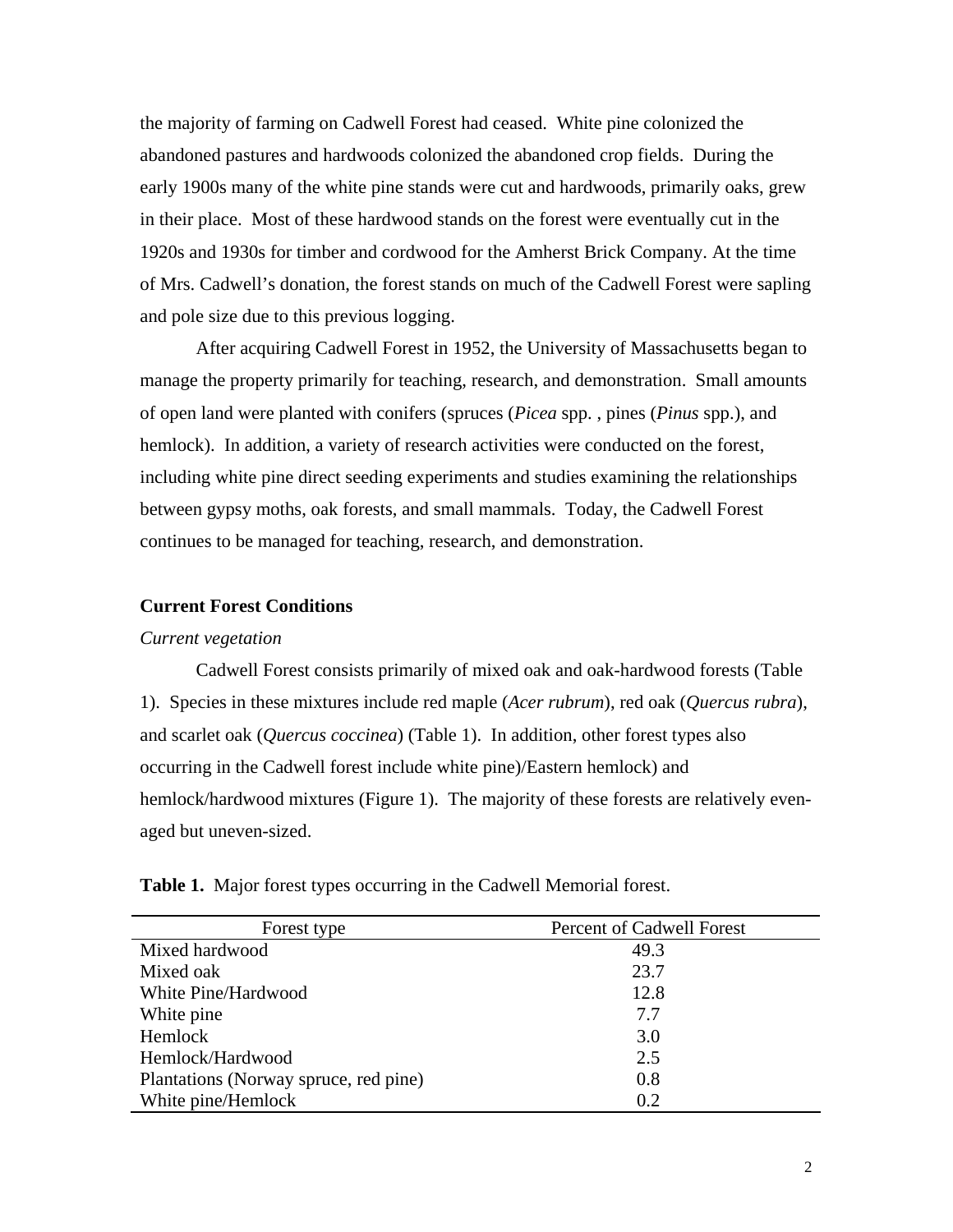



# *Stand growth*

Stand volume (board-foot) estimates for the Cadwell Forest were calculated from the continuous inventory data taken in 1983 and 1993 (Table 2). Merchantable heights of all trees in 1983 and 1993 were estimated using models developed by Ek et al. (1984). For merchantable height predictions, minimum top diameters outside bark of 6 and 8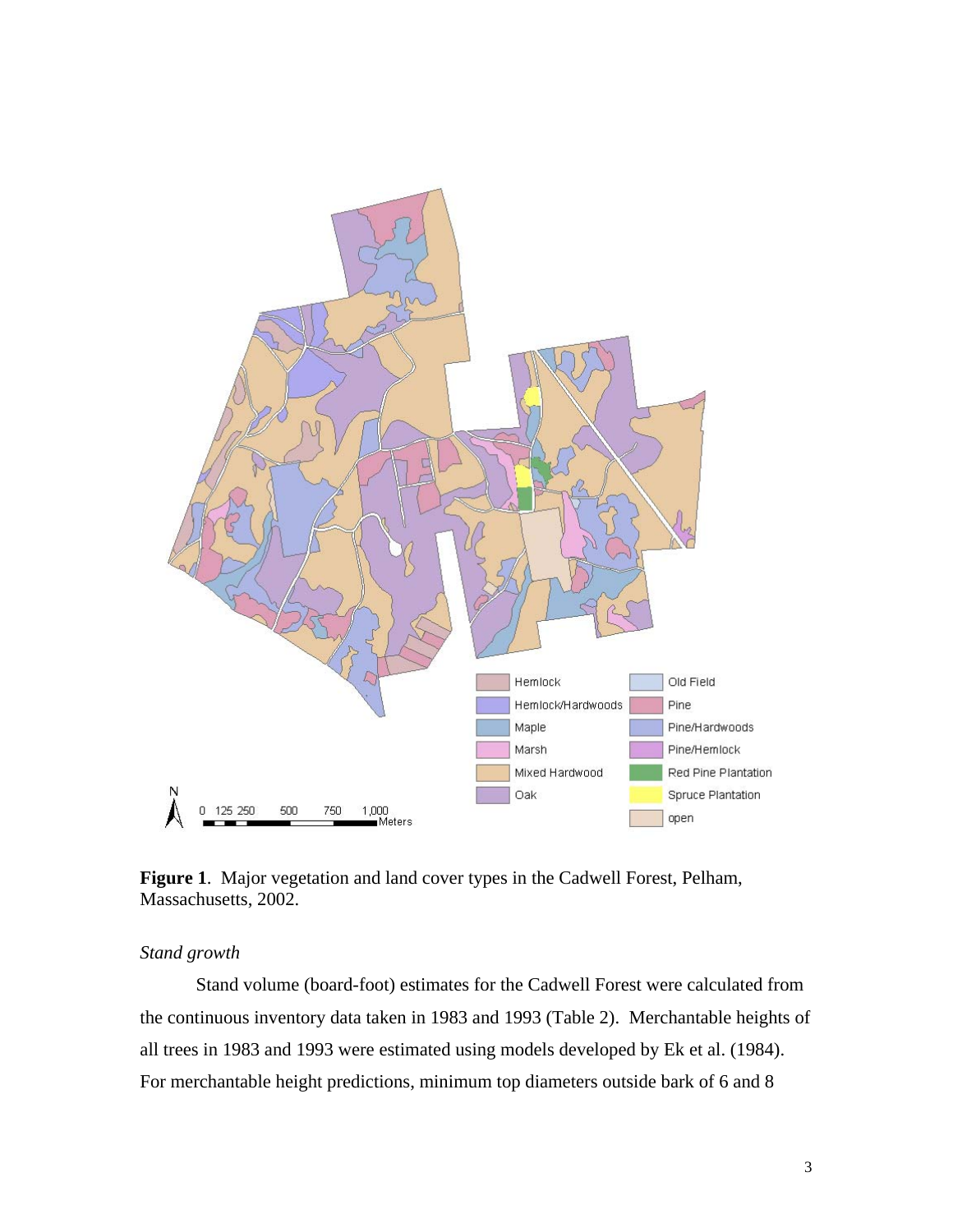inches were used for conifer and hardwood species, respectively. Board foot volumes per tree were then estimated using the appropriate volume equation for each species (Scott 1979). A minimum merchantable diameter of 10 and 12 inches was used for conifer and hardwood species, respectively.

**Table 2***.* Cadwell Forest volume and growth estimates--Total Forest Area (1200 acres). Based on the Continuous Forest Inventory System (millions of board feet), Pelham, Massachusetts, 1993.

| <b>Cadwell Forest</b> | <b>Standing Volume</b> | <b>Standing Volume</b> | <b>Net increase</b> |
|-----------------------|------------------------|------------------------|---------------------|
| <b>Total area</b>     | 1983                   | 1993                   |                     |
| Oak                   | 2.28                   | 3.03                   | 0.75                |
| Pine                  | 0.84                   | 1.24                   | 0.40                |
| Hemlock               | 0.29                   | 0.48                   | 0.19                |
| Other hardwood        | 0.86                   | 1.14                   | 0.28                |
| TOTAL                 | 4.27                   | 5.89                   | .62                 |

# *Hydrologic features*

Cadwell Forest lies in two major Massachusetts watersheds – the Chicopee River Watershed and Connecticut River Watershed. In addition, Cadwell Forest is part of three sub-basins that contribute to the Amherst, Ludlow, and Boston water supplies. Maintaining water quality through Best Management Practices (BMPs; Kittredge and Parker 2000) is essential due to the contributions of these streams to local water supplies. Roughly 6.5 miles of streams are present in Cadwell Forest as well as 66 acres of wetlands, including a beaver (*Castor canadensis*) pond-wetland complex and numerous vernal pools (Figure 2).

# *Wildlife*

Past and present land uses in Cadwell Forest have provided a variety of conditions suitable for a wide array of plant and animal species. Cadwell Forest is home to conspicuous species such as beaver), white-tailed deer (*Odocoileus virginianus*), moose (*Alces alces*), black bear (*Ursus americanus*), wild turkey (*Meleagris gallopavo*), and golden-crowned kinglet (*Regulus satrapa*). In addition, several species considered rare in Massachusetts have been found in Cadwell Forest. The BioMap Project produced by the Massachusetts Division of Fisheries and Wildlife's Natural Heritage and Endangered Species Program has designated approximately three fourths of Cadwell Forest as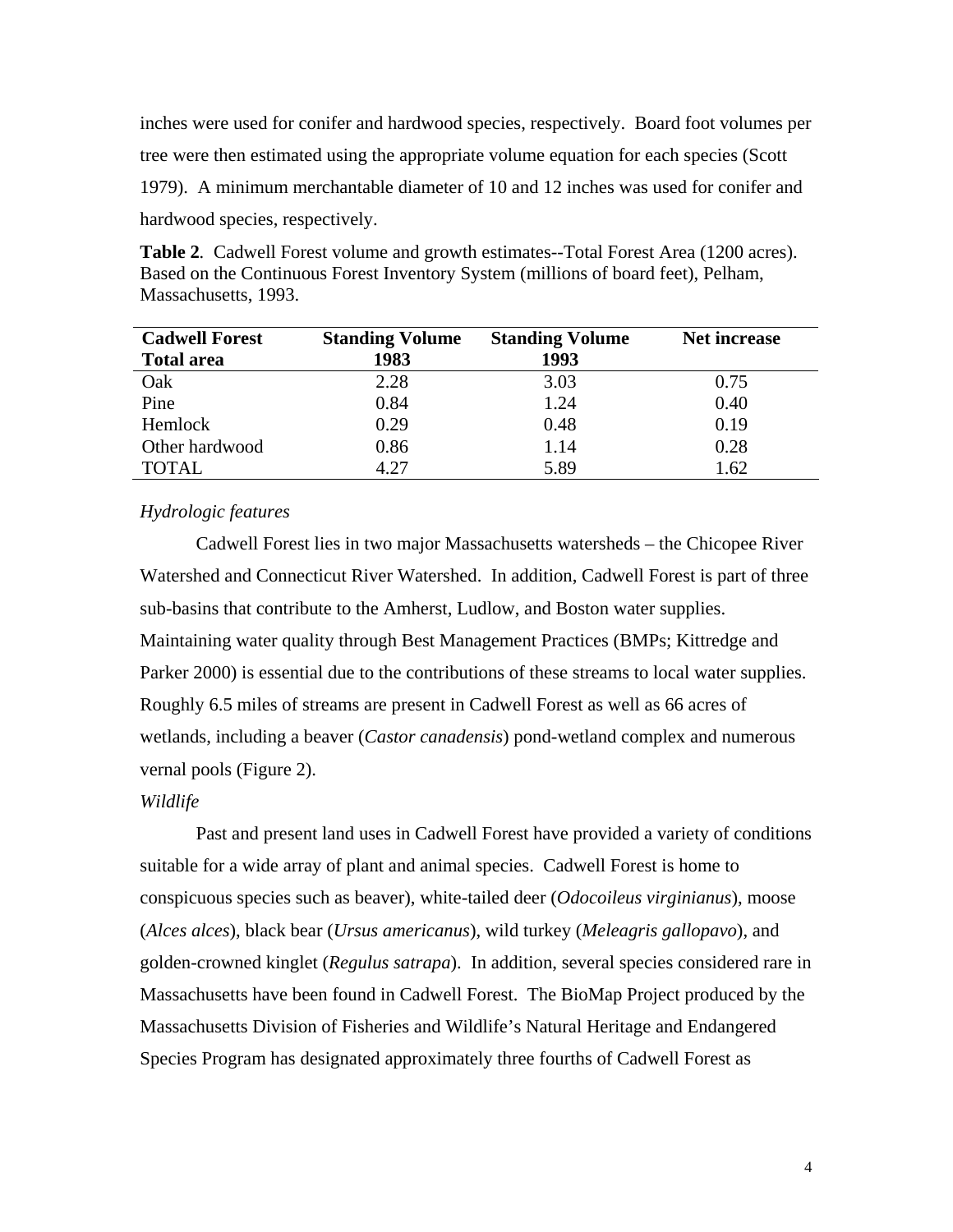'Supporting Natural Landscape'. Land with this designation includes large, undeveloped patches that buffer and connect core patches for rare plants and animals (NHESP 2001).



**Figure 2.** Hydrologic features in Cadwell Forest, Pelham, Massachusetts, 2003.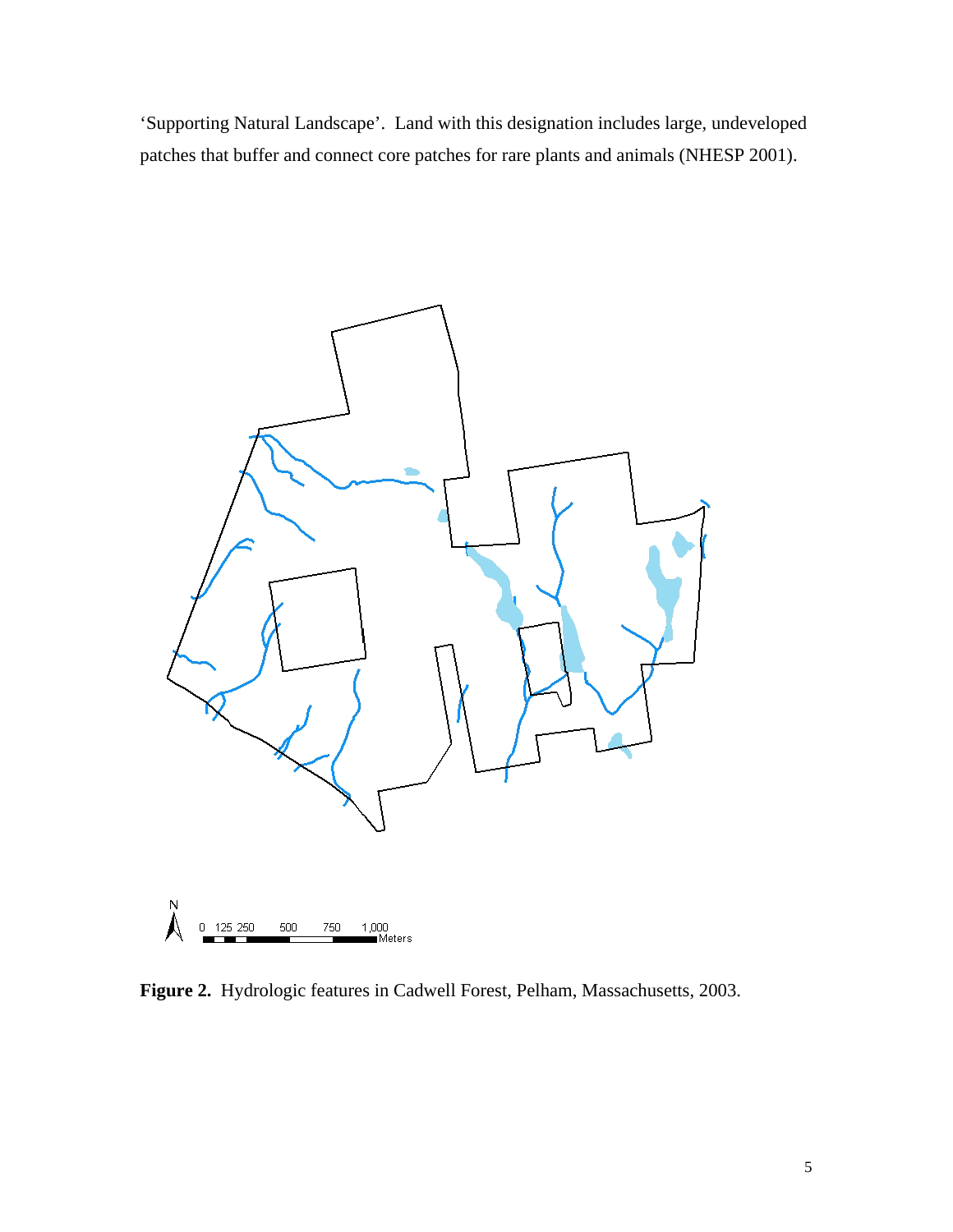# *Recreation*

Cadwell Forest is a popular recreation spot for residents of Pelham and the surrounding area. The 13.5 miles of roads and trails in Cadwell Forest are utilized for activities such as hiking, cross-country skiing, and bird watching. A portion of the Metacomet-Monadnock Trail, which stretches from the northern border of Connecticut to Mount Monadnock, New Hampshire, passes through the Cadwell Forest. In addition, there is a self-guided nature trail in the eastern portion of the Forest.

| Feature type                               | Area, distance, or number |  |  |
|--------------------------------------------|---------------------------|--|--|
| Hydrologic                                 |                           |  |  |
| <b>Streams</b>                             | 6.5 miles                 |  |  |
|                                            |                           |  |  |
| Wetlands                                   | 66 acres                  |  |  |
| <b>Recreational</b>                        |                           |  |  |
| Roads                                      | 12 miles                  |  |  |
| Trails                                     |                           |  |  |
|                                            | 1.5 miles                 |  |  |
| <b>Cultural</b>                            |                           |  |  |
| <b>Cellar Holes</b>                        | 20                        |  |  |
|                                            |                           |  |  |
| <b>Stone Walls</b>                         | 12.5 miles                |  |  |
| <b>Stone Piles</b>                         | 54 acres                  |  |  |
|                                            |                           |  |  |
| <b>Ecological</b>                          |                           |  |  |
| <b>BioMap Supporting Natural Landscape</b> | 876 acres                 |  |  |

**Table 3.** Hydrologic, recreational, cultural, and ecological features in Cadwell Forest, Pelham, Massachusetts.

#### *Forest roads*

Roughly 12 miles of roads and 25 culverts exist within the Cadwell Forest. There have not been any major repairs or maintenance of these roads over the past few years, with the exception of the road leading to the tower on Mt Lincoln, which is maintained by the UMass Physical Plant crews on a scheduled basis. Priorities for road repair and maintenance include brush clearing along major forest roads and replacement of culverts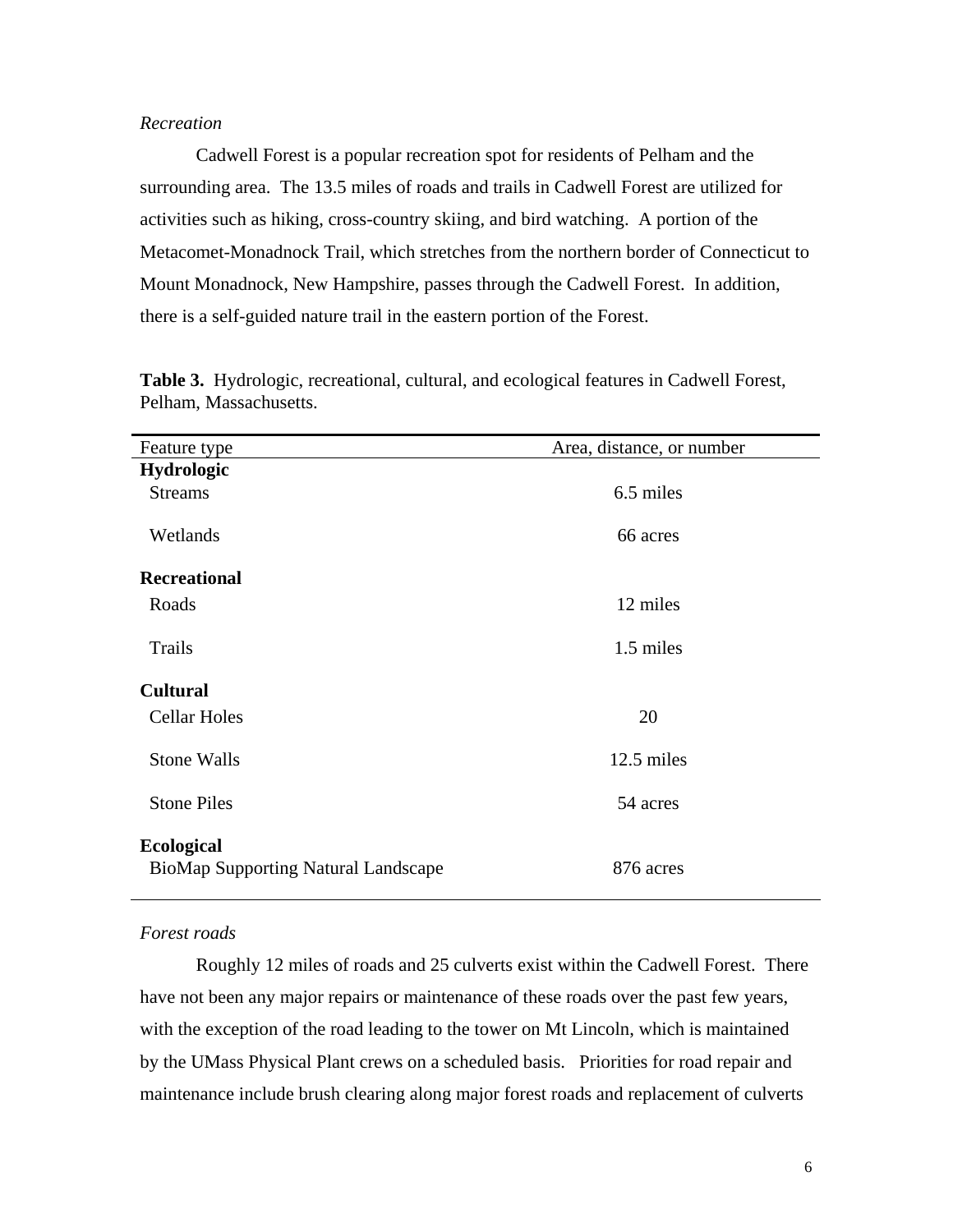not conforming to BMPs. In order to begin road repairs and maintenance, roads within the forest will be classified into three categories:

- 1. Temporary roads designed and constructed for short-term use during a specific project such as timber harvesting or research.
- 2. Permanent seasonal roads that are part of the permanent road system but designed for use only when the ground is frozen or firm.
- 3. All season roads that are permanent gravel roads for year-round use.

After the roads have been classified, the appropriate repairs and maintenance will be conducted.

## **Research Activities**

Numerous research activities take place in the Cadwell Forest (see: http://www.umass.edu/forwild/research/). Early research on the Forest included white pine direct seeding experiments and studies focusing on the relationships between gypsy moths, oak mortality, and small mammals. A phenological study of leaf growth and flowering of 25 tree and shrub species in the Cadwell forest has been ongoing since 1979. Continuous Forest Inventory plots established throughout the Forest have been sampled every 10 years since 1983 allowing long-term monitoring of the Forest's composition and structure. Most recently, several experimental linear gaps were established to study the dynamics of trees growing in gaps (begun in 2000). In addition, a series of woodland openings were created and prescribed burns conducted in 2001 to study the efficacy of these management activities in meeting combined wildlife and recreational goals.

# **Desired Future Conditions**

In 2002, several NRC faculty members and graduate students developed a prioritized list of desired future conditions (DFCs) for the Cadwell Forest. The four primary DFC's were 1) increased diversity of stand size and age structures, 2) maintenance and enhancement of native biodiversity, 3) sustainable management of productive areas for timber and teaching, and 4) promotion of research. In addition to these four primary areas of emphasis, other DFC's included control/eradication of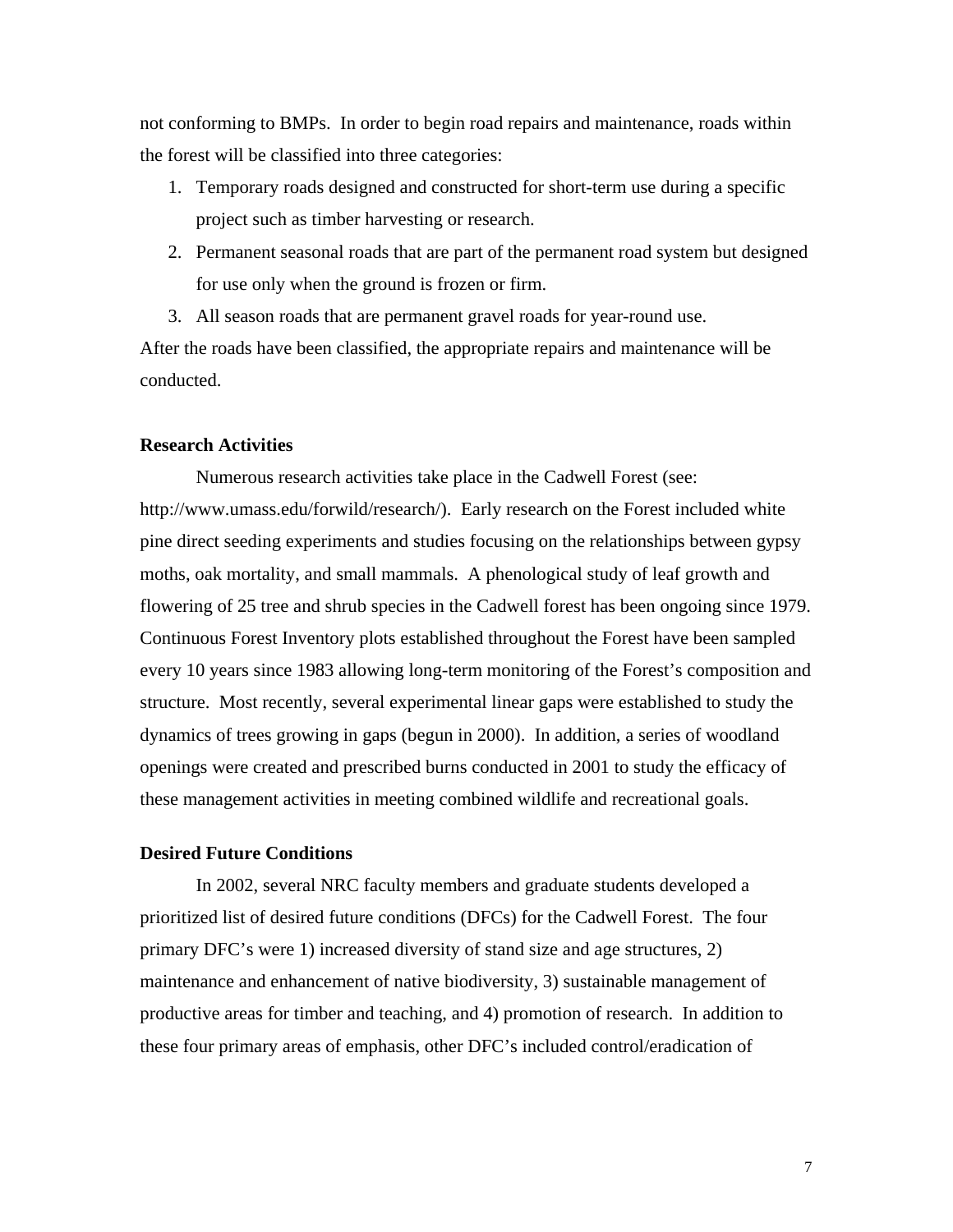invasive species, water quality protection, and maintenance of current recreational use (see Appendix for complete list).

#### **Management Actions**

### *Management Zones*

In order to achieve these desired future conditions for Cadwell Forest, the Forest has been delineated into four main management zones: Research Natural Areas, Mount Lincoln Special Management Area, Active Management Areas, and Wetlands (Figure 3). Research Natural Areas were selected to represent a range of forest types to serve as controls for future research and to allow for the development of old-growth characteristics on the Forest. No timber harvesting will be allowed in these areas. The Mt. Lincoln Special Management Area includes the prescribed burning and thinning experiments and the direct-seeded white pine plantations on the summit of Mt. Lincoln. Active Management Areas constitute 670 acres of the forest and will be sustainably managed for timber production and used for teaching, demonstration, and research. In order to protect wildlife habitat and water quality, all management actions in Wetland Areas of the Forest will meet or exceed the Massachusetts BMPs (cf. Kittredge and Parker 2000).

### *Forest management guidelines and harvest levels for Active Management Areas*

The management guidelines and harvest levels for the active management areas are based on the 10-year standing volume and growth estimates determined for 1983- 1993 (Table 4). Based on these estimates, the Annual Allowable Cut (AAC) is 1,080 MBF for a ten-year period. Using these estimates, a harvest schedule was developed to provide for (1) teaching and demonstration needs by having a harvest in the planning or implementation stage at all times and (2) creating a diversity of stand ages, including 5 to 10% in an early successional stage at any time (Table 5). To facilitate future harvest planning, the standing volume for the Active Management Area was projected for years 2003, 2013, 2023, and 2033 using the Land Management System (LMS; Figure 4).

The harvesting levels outlined in Table 5 will be met by having one regeneration harvest and one thinning every two years, thus having active management going on at all times to use in class and demonstration exercises. In addition, the 50 acres of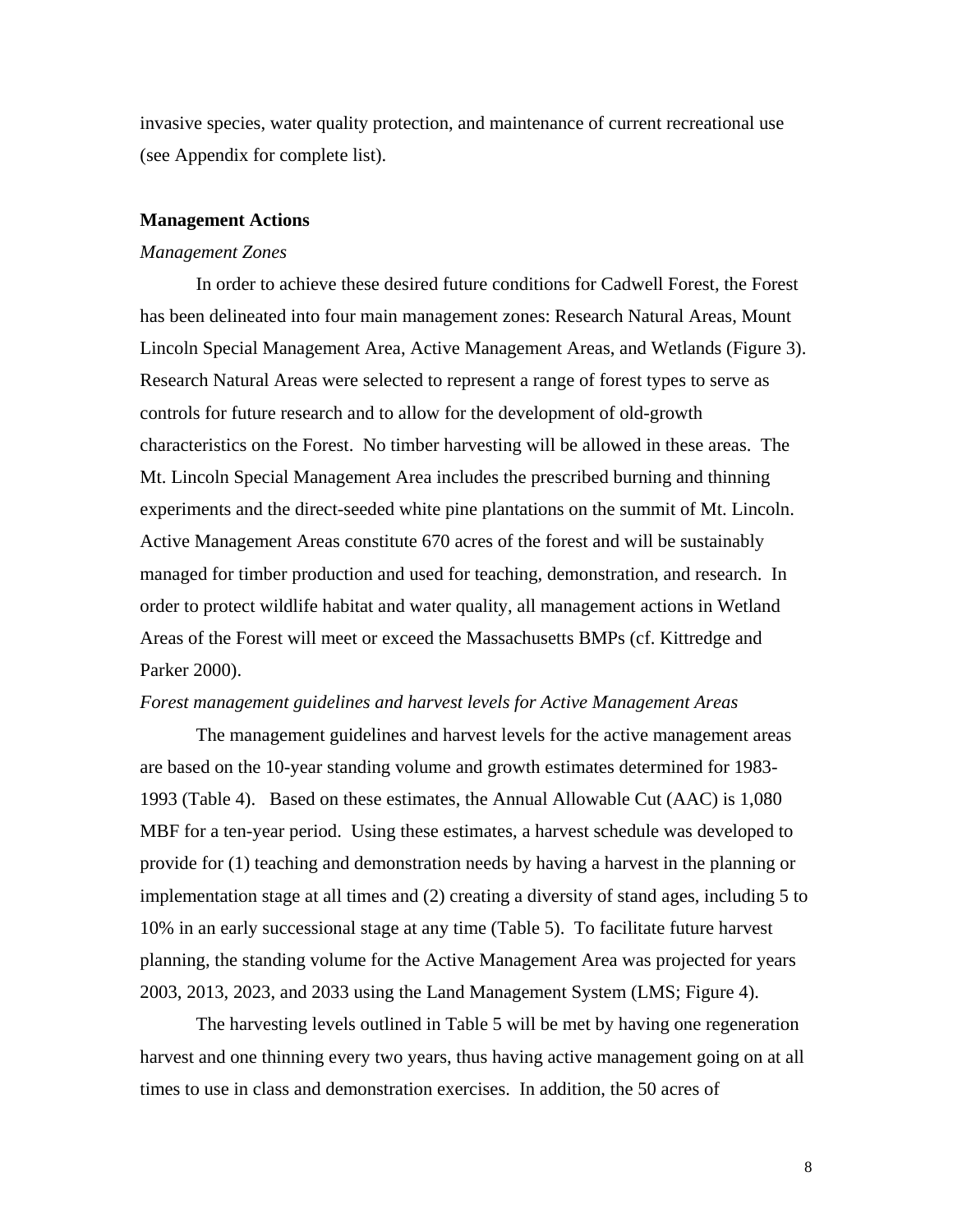shelterwood overstory removal cuts (and perhaps some patch clearcuts) will provide early successional stands on about 7% of the 670 acre Active Management Area. These harvests will provide 300 MBF per 10-year period resulting in a scheduled harvest rate just under 30% of the AAC. Timber harvests will be conducted during 2003-2013 on the areas outline in Figure 5. Within each actively managed area, a representative acre of forest will be left unmanaged for comparison purposes. The projected diameter distribution of harvested and unharvested trees is illustrated in Figure 6.



**Figure 3.** Proposed management areas along with cultural and hydrologic features in Cadwell Forest, Pelham, Massachusetts, 2003.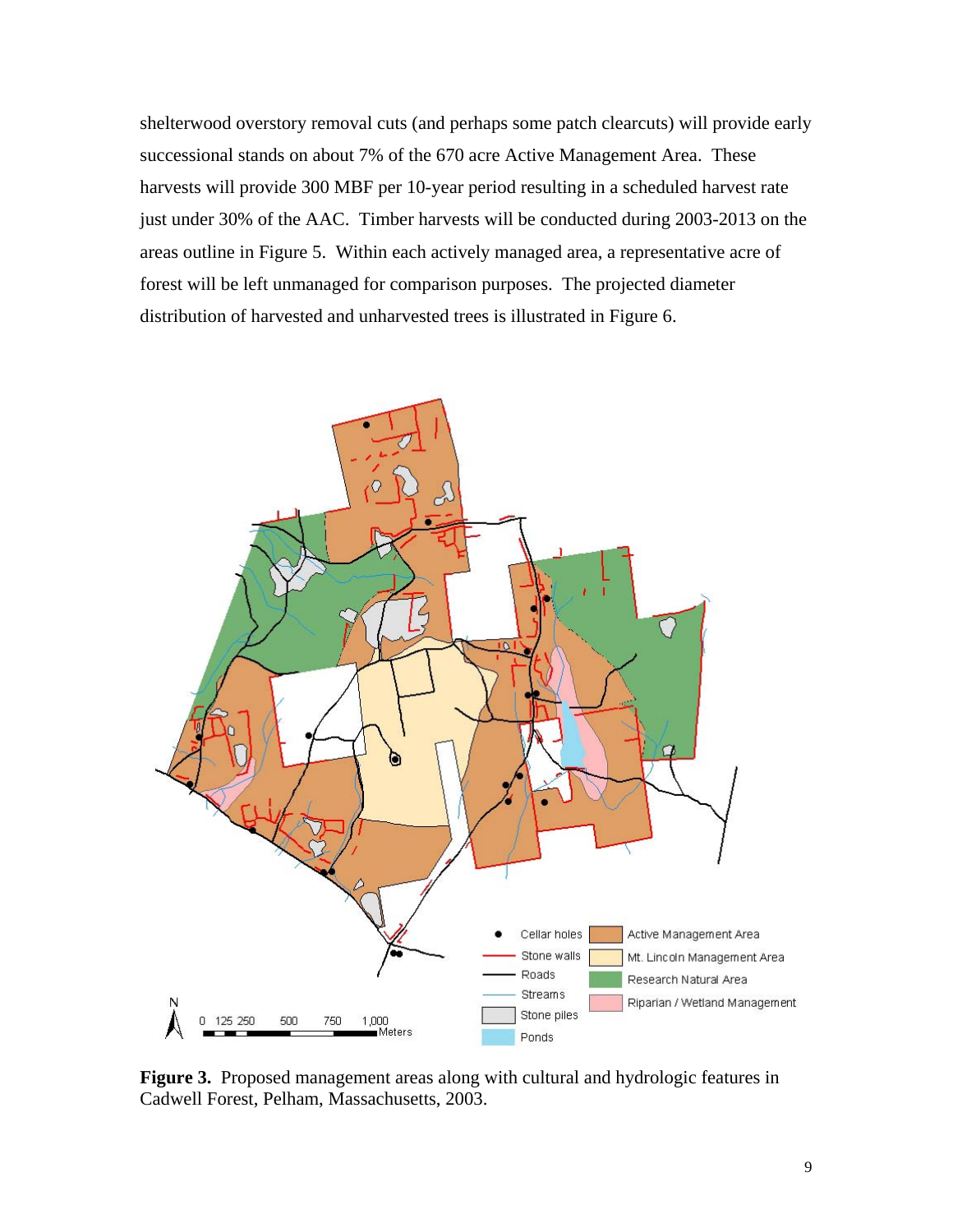# *Herbicide and Pesticide Use*

The use of herbicides for release treatments and the eradication of exotic or invasive species will be allowed in the Active Management and Mt. Lincoln Special Management Areas. Herbicides and pesticides may only be used in the Research Natural Areas for the eradication of exotic and invasive species. Any herbicide use in Wetland Areas must conform to Massachusetts BMPs.

**Table 4***.* Cadwell Forest volume and growth estimates for the Active Management Area (670 acres). Based on the Continuous Forest Inventory System (millions of board feet), 1993, Pelham, Massachusetts.

| <b>Cadwell Forest</b>   | <b>Standing Volume</b> | <b>Standing Volume</b> | <b>Net increase</b> |
|-------------------------|------------------------|------------------------|---------------------|
| <b>Active mgmt area</b> | 1983                   | 1993                   |                     |
| Oak                     | 1.04                   | 1.51                   | 0.47                |
| Pine                    | 0.67                   | 0.97                   | 0.30                |
| Hemlock                 | 0.09                   | 0.19                   | 0.10                |
| Other hardwood          | 0.51                   | 0.72                   | 0.21                |
| <b>TOTAL</b>            | 2.31                   | 3.39                   | 1.08                |
|                         |                        |                        |                     |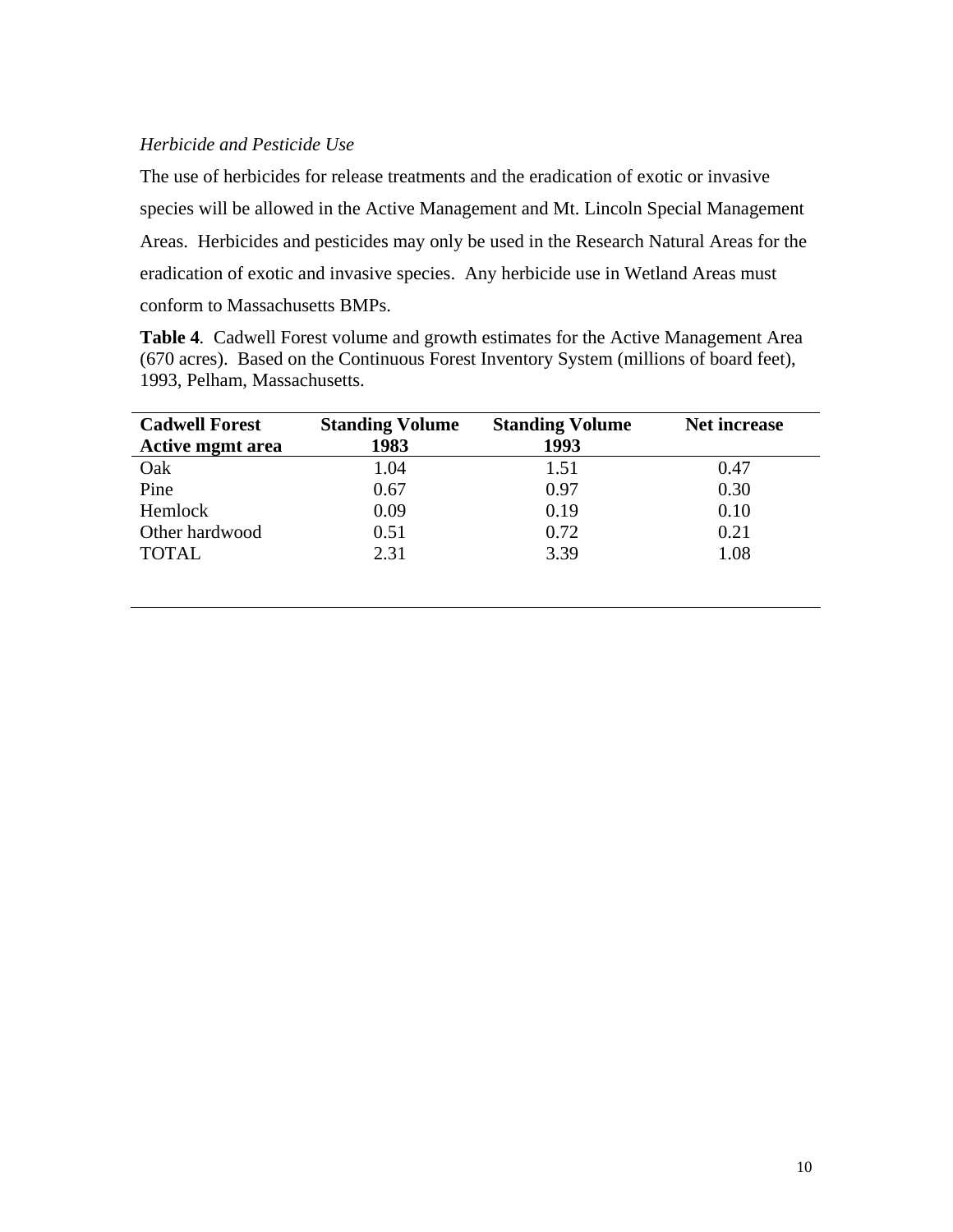

**Figure 4.** Standing volume estimates for the Active Management Area based on continuous forest inventory data (1983, 1993) and growth projections using the Landscape Management System (2003, 2013, 2023, and 2033), Cadwell Forest, Pelham, Massachusetts. \*Does not include volume removed in scheduled timber harvests for 2003-2013.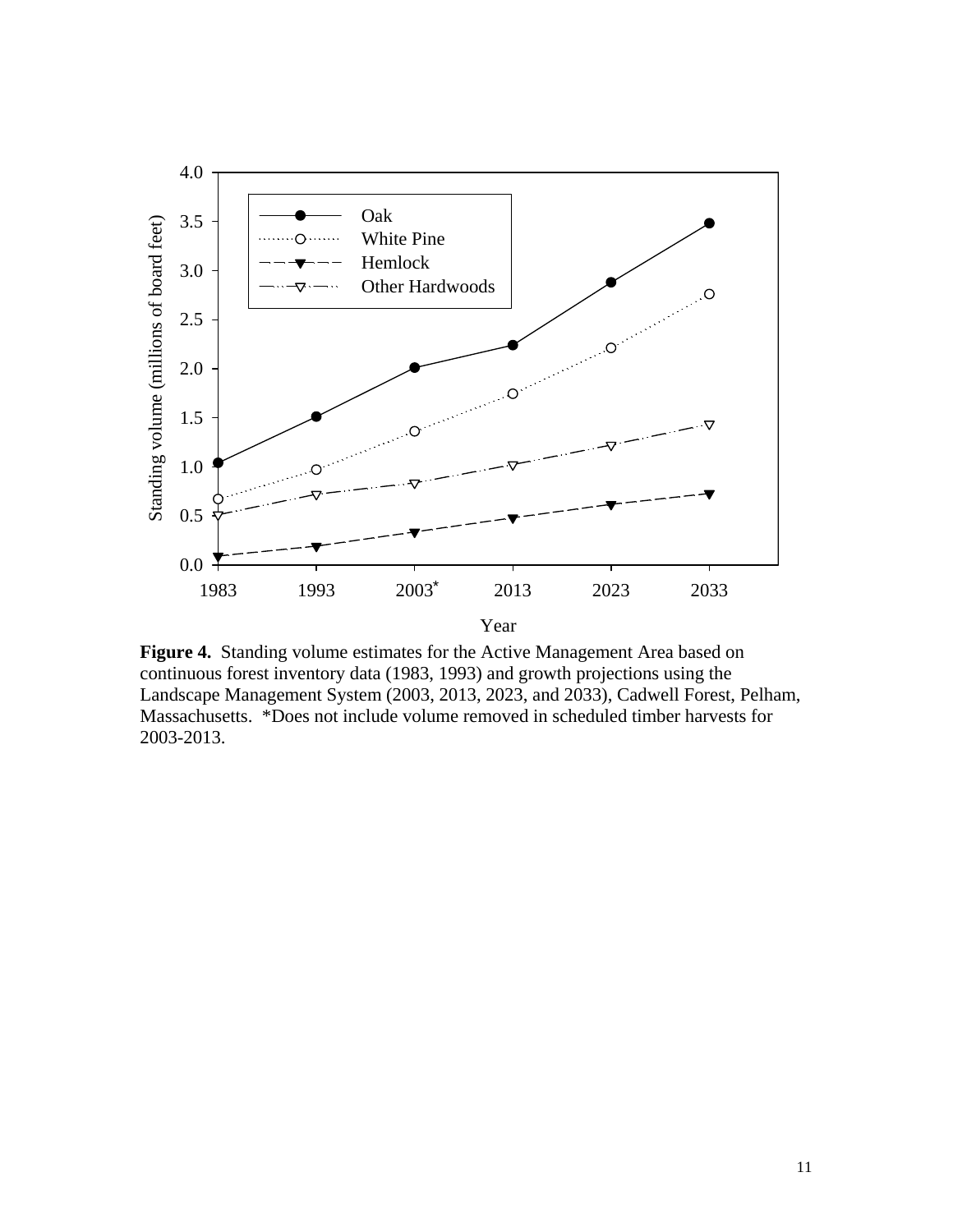| Area (acres) | Treatment type            | Volume (MBF) |
|--------------|---------------------------|--------------|
| 50           | Thinning (commercial or   | 50           |
|              | precommercial)            |              |
| 50           | Shelterwood establishment | 125          |
|              | cut; some selection cuts  |              |
| 50           | Overstory removal cut,    | 125          |
|              | patch clearcut            |              |

**Table 5**. Ten-year timber harvest schedule (2003-2013) for Active Management Areas in Cadwell Forest, Pelham, Massachusetts.



**Figure 5.** Proposed areas for forest management activities 2003-2013, Cadwell Forest, Pelham, Massachusetts.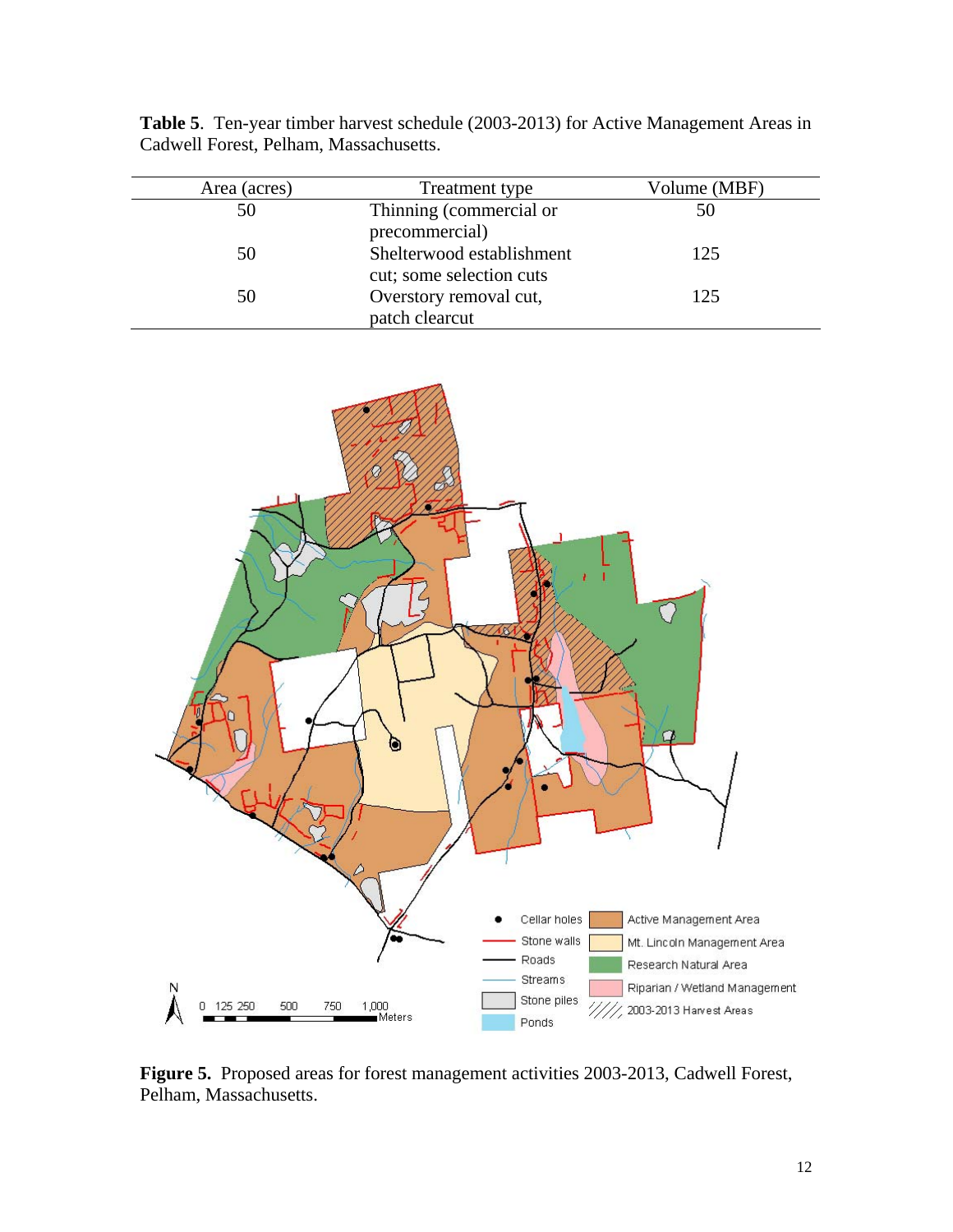

Figure 6. Projected diameter-class distribution of standing and cut trees in areas actively managed during 2003-2013, Cadwell Forest, Pelham, Massachusetts. Distribution based on composite of diameter distributions projected for the actively managed areas using LMS.

# **Public Participation**

A public meeting was held on January 29, 2003 at the Pelham Public Library to present the proposed management plan to the public users of Cadwell Forest. Over 60 residents attended the meeting and provided valuable input on recreational use and potential conflicts. In addition, over 200 surveys pertaining to recreational use of Cadwell Forest were administered to landowners abutting the Forest. A summary of a portion of these surveys is presented in Figures 7 and 8. In general, hiking is the largest recreational use of the forest followed by cross-country skiing and wildlife viewing (Figure 7). Concerns and conflicts regarding recreational use of the Forest include use of the Forest by snowmobiles and trail damage caused by mountain bikes (Figure 8). The public meeting and survey results illustrate the need for a policy on trail use within the Forest and future meetings between recreational groups, such as the Amherst Mountain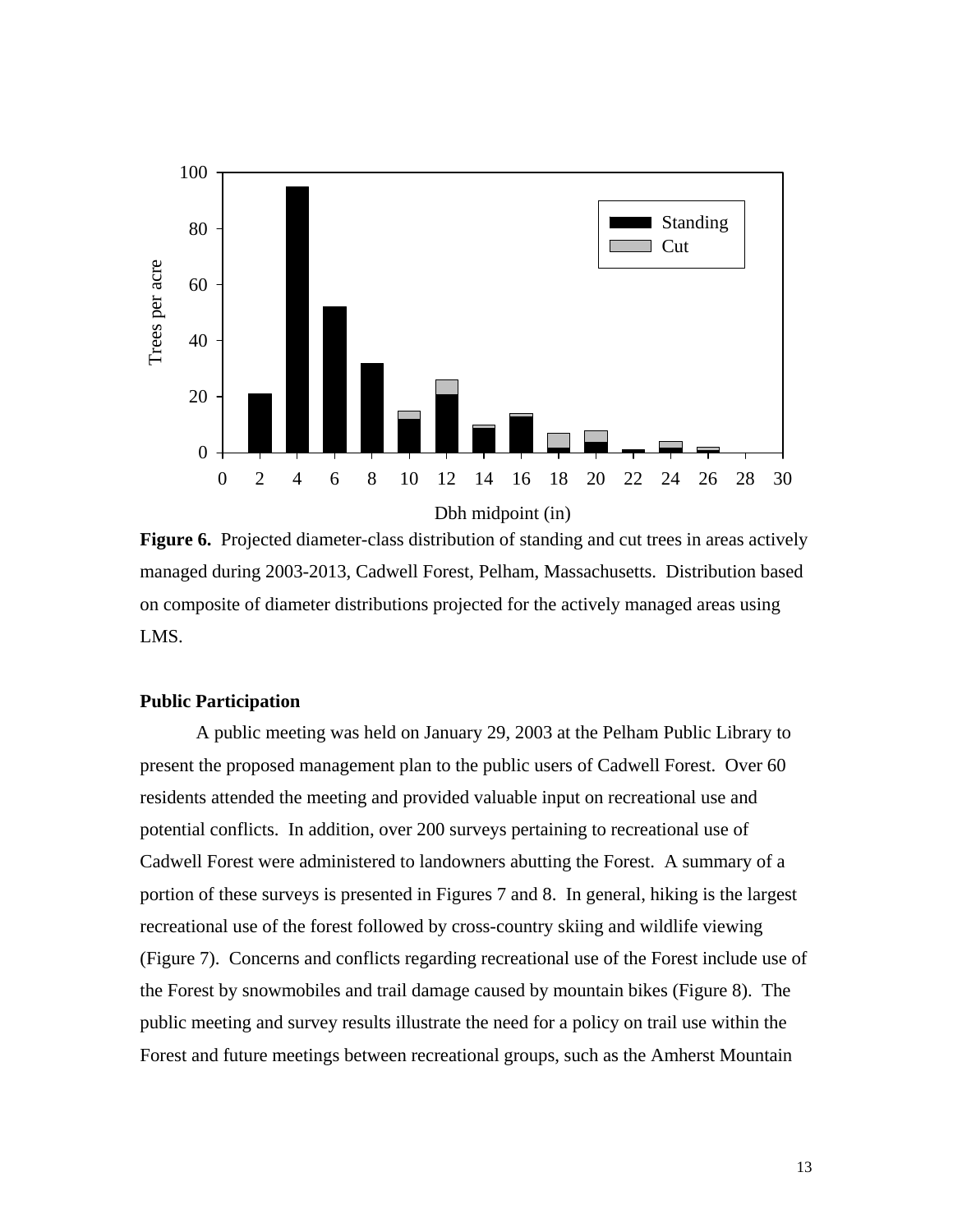



**Figure 7.** Summary of recreational survey (as of January 30, 2003) administered to users of Cadwell Forest, Pelham, Massachusetts, 2002 (n=75).



 **Figure 8.** Concerns and conflicts expressed by recreational users of Cadwell Forest,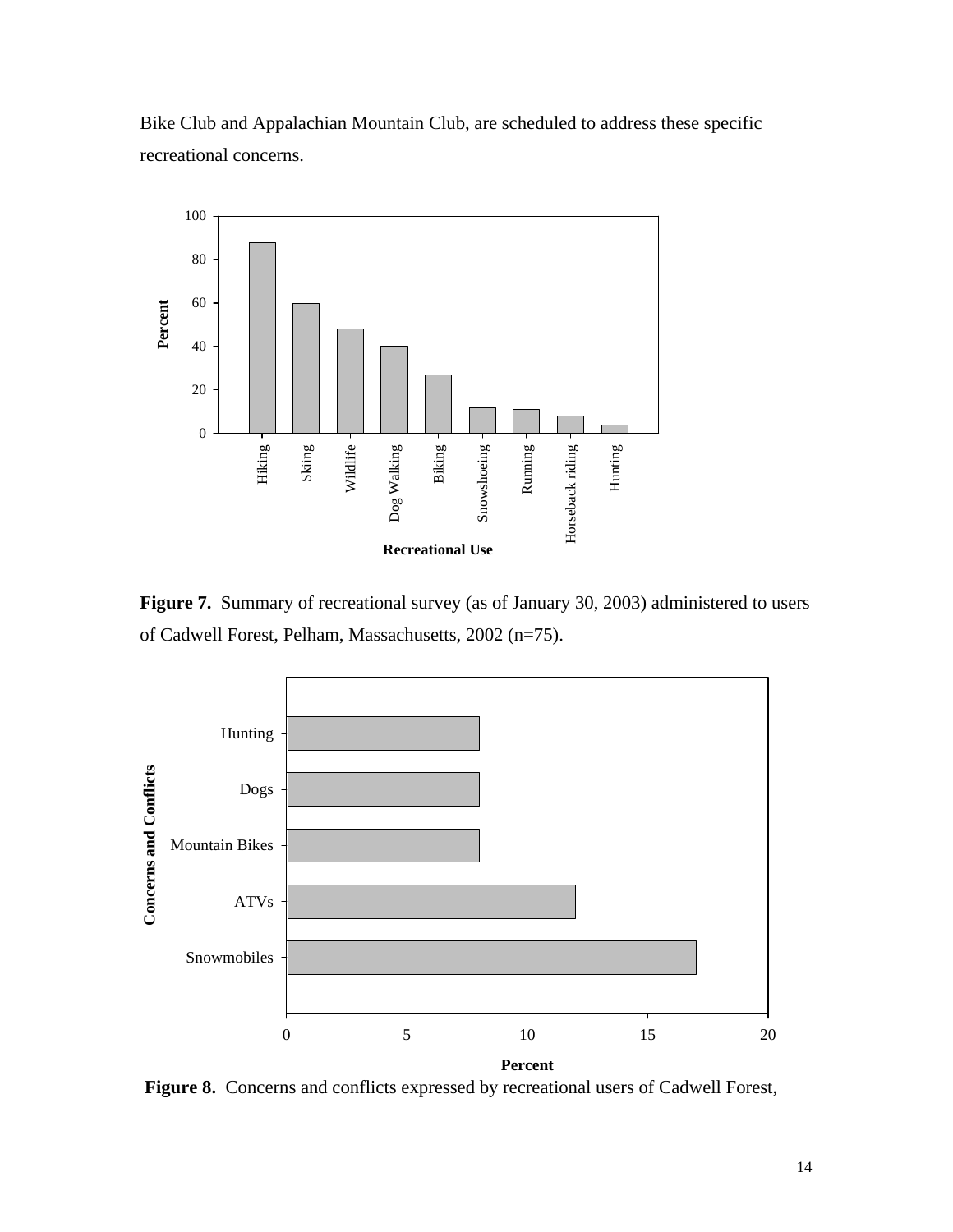Pelham, Massachusetts, 2002 (n=40 documented conflicts or concerns out of 75 total respondents).

# **Monitoring Plans**

Inspections of Forest infrastructure, including culverts, gates, creek crossings, and road grades, will be conducted annually. Forest boundaries will be inspected and remarked where needed on a ten-year basis. Continuous Forest Inventory plots will continue to be measured every ten years, with the next measurement occurring in the summer 2003. Implementation of the proposed harvests for 2003-2013 will be monitored by a consulting forester. Data collected as part of research projects and as well as class labs in the Forest will be used to document species presence on the Forest. A research coordinator and database manager will be appointed to maintain an active database of ongoing research and will update the Department of Natural Resource Conservation's research archives (http://www.umass.edu/forwild/research/ ) on a yearly basis.

# **Budget**

The budget for managing and maintaining Cadwell Forest, Pelham, Massachusetts, is outlined in Table 6. Projected harvest revenues are based on current, median stumpage values (Kittredge 2002). Additional revenue from state funding is pending.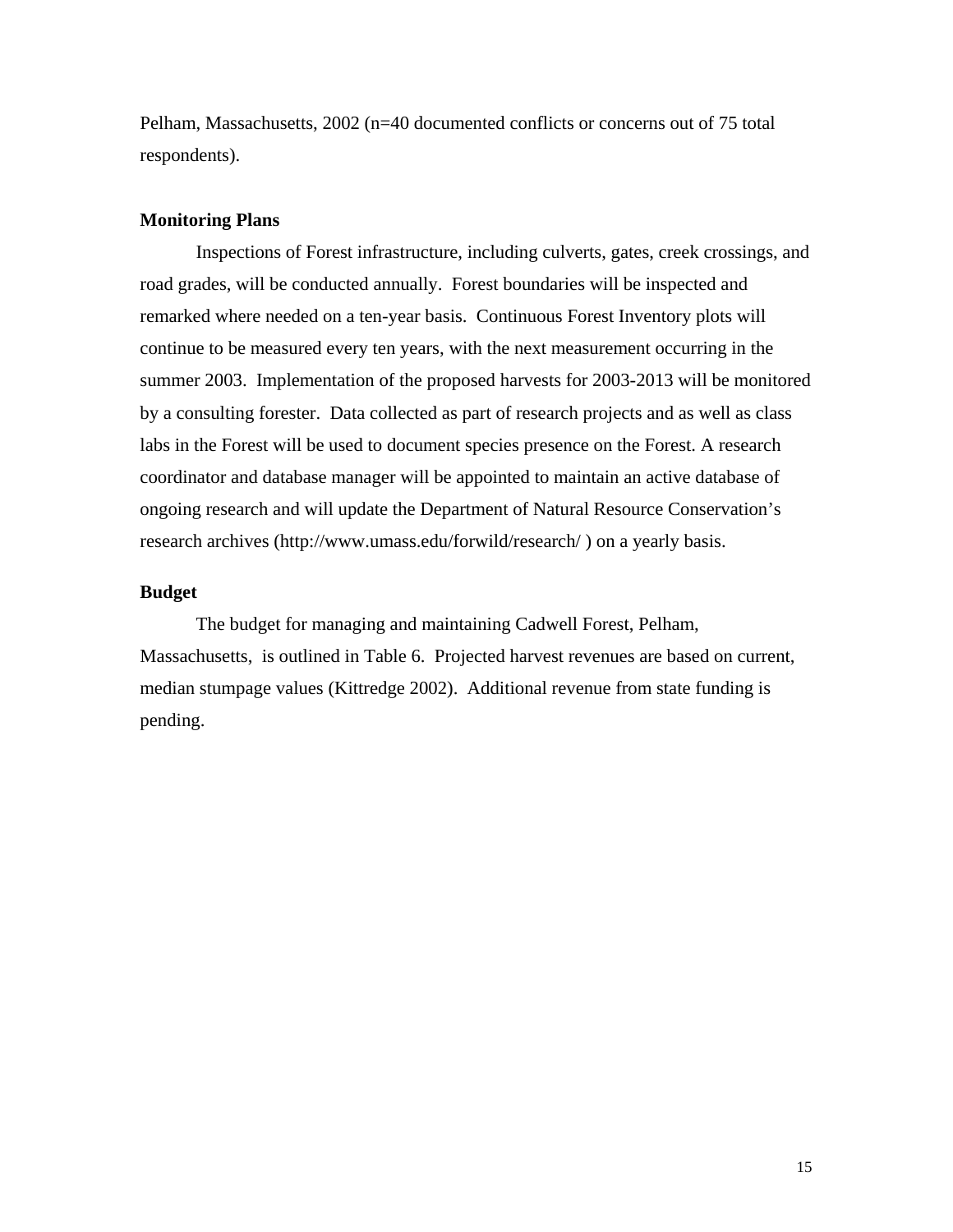| <b>Item</b>                                                    | Cost                                  |
|----------------------------------------------------------------|---------------------------------------|
| Infrastructure                                                 |                                       |
| Roads                                                          | \$11,700                              |
| Culverts                                                       | \$5,000                               |
| <b>Salaries</b>                                                |                                       |
| <b>Forest Inventory</b><br>$\bullet$                           | \$10,000                              |
| <b>Boundary Marking/surveying</b><br>$\bullet$                 | \$5,000                               |
| <b>Research Archives</b>                                       | \$20,000                              |
| <b>FSC</b> Certification                                       | \$5,000                               |
|                                                                | <b>Projected Revenue</b> <sup>a</sup> |
| Timber sales                                                   |                                       |
| Oak (151 MBF at \$305/MBF)                                     | \$46,055                              |
| White pine (86 MBF at \$90/MBF)<br>٠                           | \$7,740                               |
| Other hardwoods <sup>b</sup> (63 MBF at \$60/MBF)<br>$\bullet$ | \$3,780                               |
| <b>Total Revenue</b>                                           | \$57,575                              |
| <b>Total Cost</b>                                              | \$56,700                              |

**Table 6.** Projected budget for managing and maintaining Cadwell Forest, Pelham, Massachusetts, for 2003-2013.

<sup>a</sup> Based on stumpage prices for 2002.

b Based on stumpage prices for birch (*Betula* spp.).

# **Literature cited**

- Ek, A.R., Birdsall, E.T., and Spears, R.J. (1984) A simple model for estimating total and merchantable tree heights. Research Note NC-309, USFS, North Central Experiment Station, 4pp.
- Kittredge, D.B. 2002. Southern New England stumpage price survey results-fourth quarter-2002. http://forest.fnr.umass.edu/snespsr/reports/STUMPREP42002.htm
- Kittredge, D.B., and M. Parker. 2000. *Massachusetts forestry best management practices*. Massachusetts Department of Environmental Protection. 56 pp.

Scott, C.T. (1979) Northeastern forest survey board-foot volume equations. Research Note NE-271, USFS, Northeastern Experiment Station, 4pp.

Natural Heritage & Endangered Species Program, 2001. BioMap Technical Report: A supplement to *BioMap: Guiding Land Conservation for Biodiversity in Massachusetts.* Massachusetts Division of Fisheries and Wildlife, Westborough, **Massachusetts**.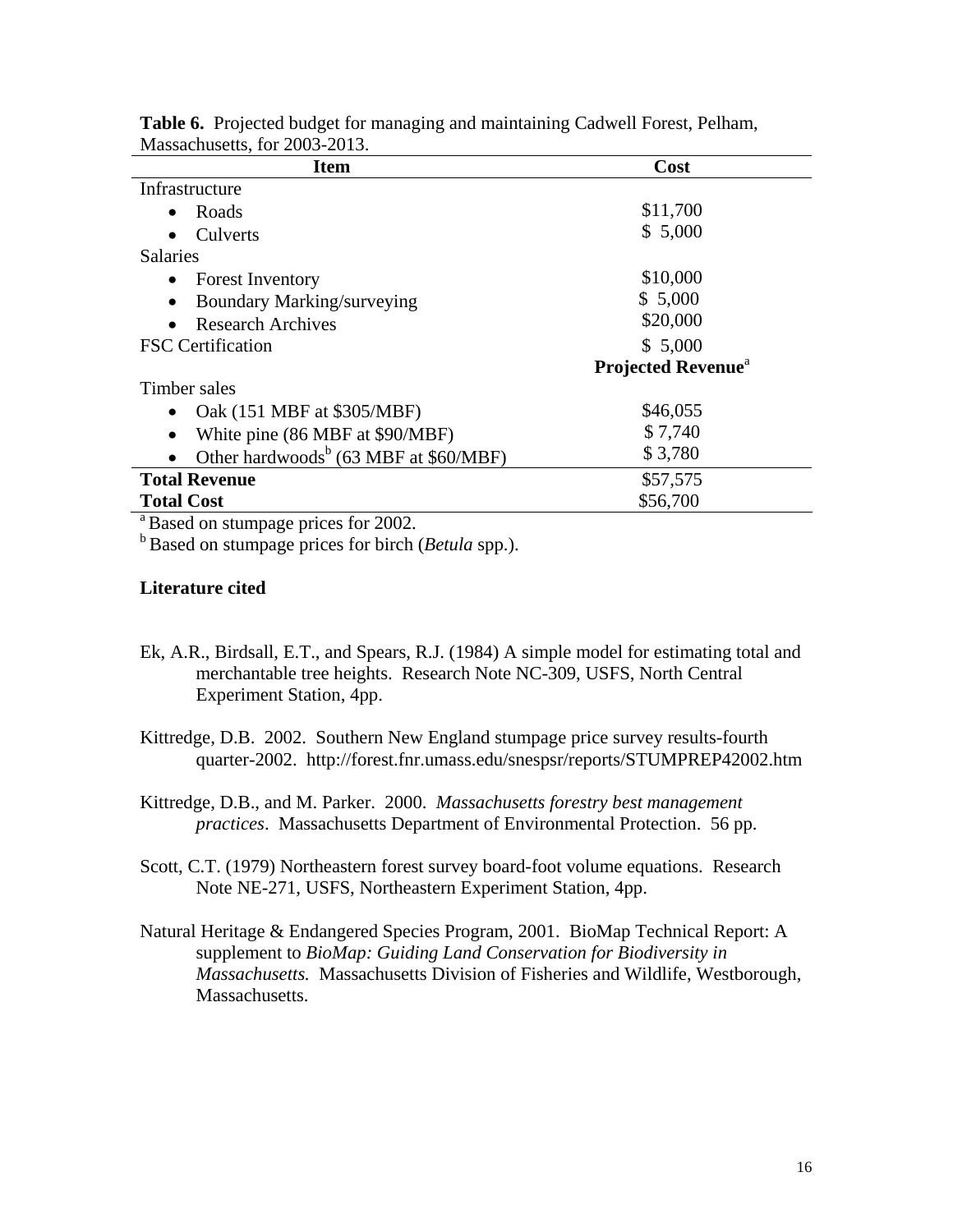# **APPENDIX**

Goals and Objectives statements used to develop the Desired Future Condition for Cadwell Forest, Pelham, Massachusetts, 2002 by faculty and students, Department of Natural Resources Conservation, University of Massachusetts-Amherst.

NOTE: the number in parentheses is the number of votes received out of the total possible votes.

- 1. Diversify tree ages and sizes (9).
	- Increase early and late seral conditions to complement surrounding landscape.
	- Have  $> 5\%$  of forest in the seedling stage at all times.
	- Identify one or more research natural areass (200-300 acres?) for old-growth development and retention
- 2. Maintain and enhance native biodiversity (9).
	- Management techniques with special attention given to uncommon species (e.g., white oak)
	- Maintain habitat conditions for a diversity of wildlife.
	- Set aside research natural areas to protect unique/sensitive vegetation communities
	- Set aside research natural areas for development into old-growth
- 3. Sustainably manage most productive stands for timber (9)
	- Thinning
	- Provide income for management and research
	- Manage to promote teaching, demonstration, and research
	- Living classroom -- students engage in management
	- Plantation management
- 4. Promote research (9)
	- Interdisciplinary
	- Allow for doing something 'bad' in order to study impacts
	- University properties committee should review proposals
	- Develop a research coordinator and/or database.
- 5. Control/eradicate invasives (5)
	- Provisions for chemical control will be needed
- 6. Protect water quality wetlands and riparian zones (4)
	- Buffers for beaver pond, vernal pools, streams
	- Follow chapter 132 regulations
	- Roads and culverts conforming to BMPs
- 7. Maintain current recreational use (3)
	- Signage with information, nature trail information, rules
- 8. Preserve, enhance, maintain cultural resources (2)
	- Historic landscape, stone walls, farm fields etc. (acreage?)
- 9. Increase acreage or consolidate holding through land swaps (0)
- 10. Zoning to accommodate various goals (0)
- 11. Plan for response to hemlock wooly adelgid mortality (0)
- 12. Collaboration/cooperation with neighboring landowners